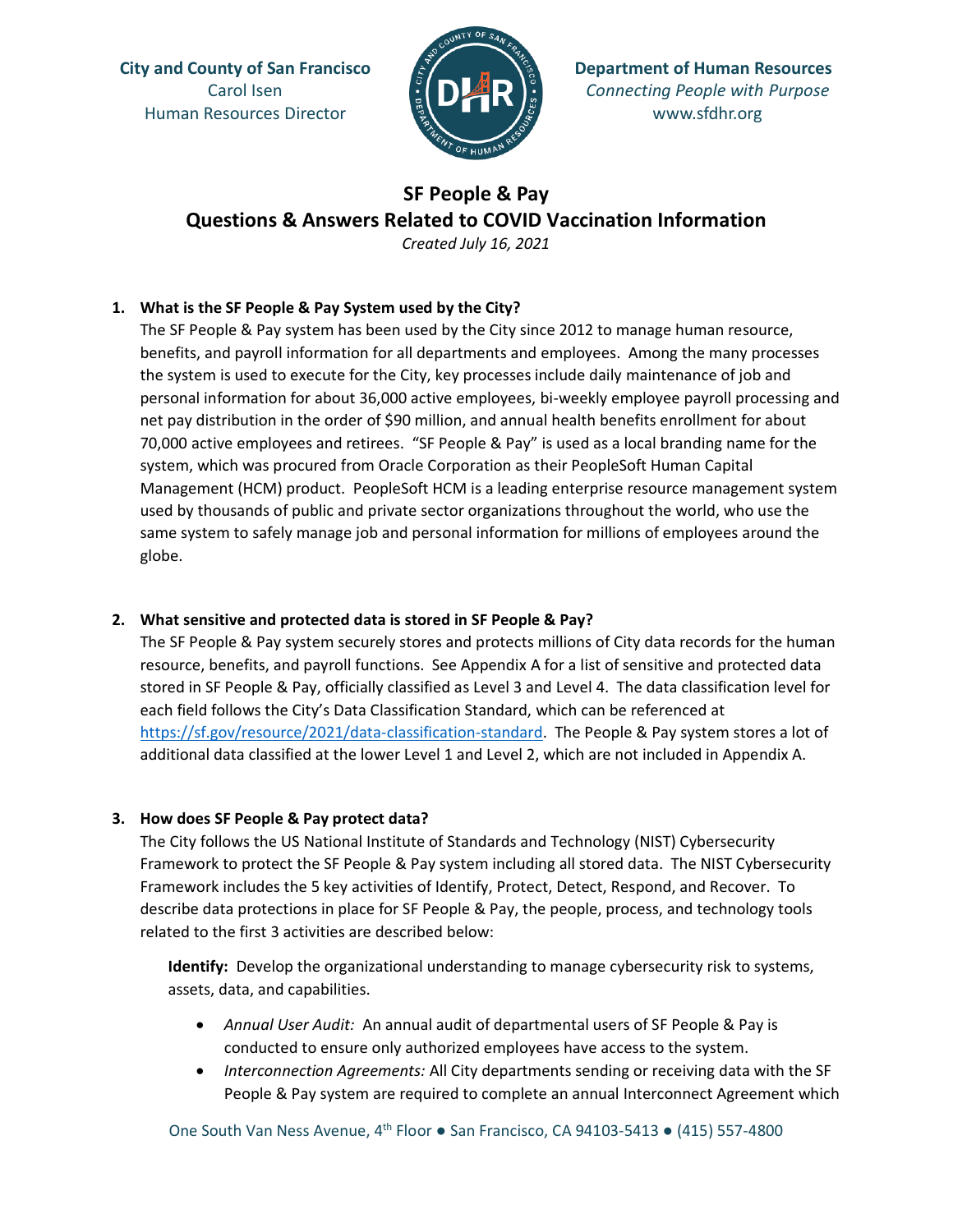#### **SF People & Pay Questions & Answers Related to COVID Vaccination Information** July 16, 2021 – Page 2 of 8

identifies the safeguards being taken to secure SF People & Pay data in their departmental systems.

**Protect:** Develop and implement the appropriate safeguards to ensure delivery of critical infrastructure services.

- *Awareness and Training:* The City provides an annual Cybersecurity training program to ensure employees and users of the SF People & Pay system understand fundamentals in protecting data.
- *Access Control:* Access to the SF People & Pay system is protected by a leading Identity & Access Management system that limits access to valid users and includes multi-factor authentication, which requires a  $2<sup>nd</sup>$  level of validation upon login (e.g. via text message or email).
- *Role-Based Security*: Users of the SF People & Pay system are permitted to see only their own data and data related to their job function. Department HR staff are the only users permitted to see the vaccination data, and for only their own department employees. Department staff in other functions such as payroll, accounting, etc. do not have access to vaccination data.
- *Automated Sign-Out*: Users are automatically signed out of the system after a period of inactivity. This protects the system from prohibited use.
- *Maintenance*: System maintenance, including security patching, is conducted on a regular basis so the SF People & Pay system has the appropriate protections against cybersecurity threats.

**Detect:** Develop and implement the appropriate activities to identify the occurrence of a cybersecurity event.

• *Attack Detection and Monitoring*: The City has installed cyber alarms on the SF People & Pay system to detect and alert the City Cyber Defense team if a cyber-attack is detected. The City monitors cyber alerts, including alerts for SF People & Pay, 24/7/365 and takes actions to stop cyber attackers.

#### **4. Why was the SF People & Pay system chosen to collect COVID vaccination data for City employees?**

The SF People & Pay system has been used to successfully manage the City's human resource, benefits, and payroll information since 2012. The City has made significant investments to protect the data in SF People & Pay, including the implementation of many tools to ensure the activities to Identify, Protect, and Detect cybersecurity threats that are in place. Due to the successfully security protections and track record of the SF People & Pay system since 2012, along with the similar employee personal and health information already stored in the system, it was determined that the SF People & Pay system was the most secure and logical system to store the COVID vaccination information for all City employees.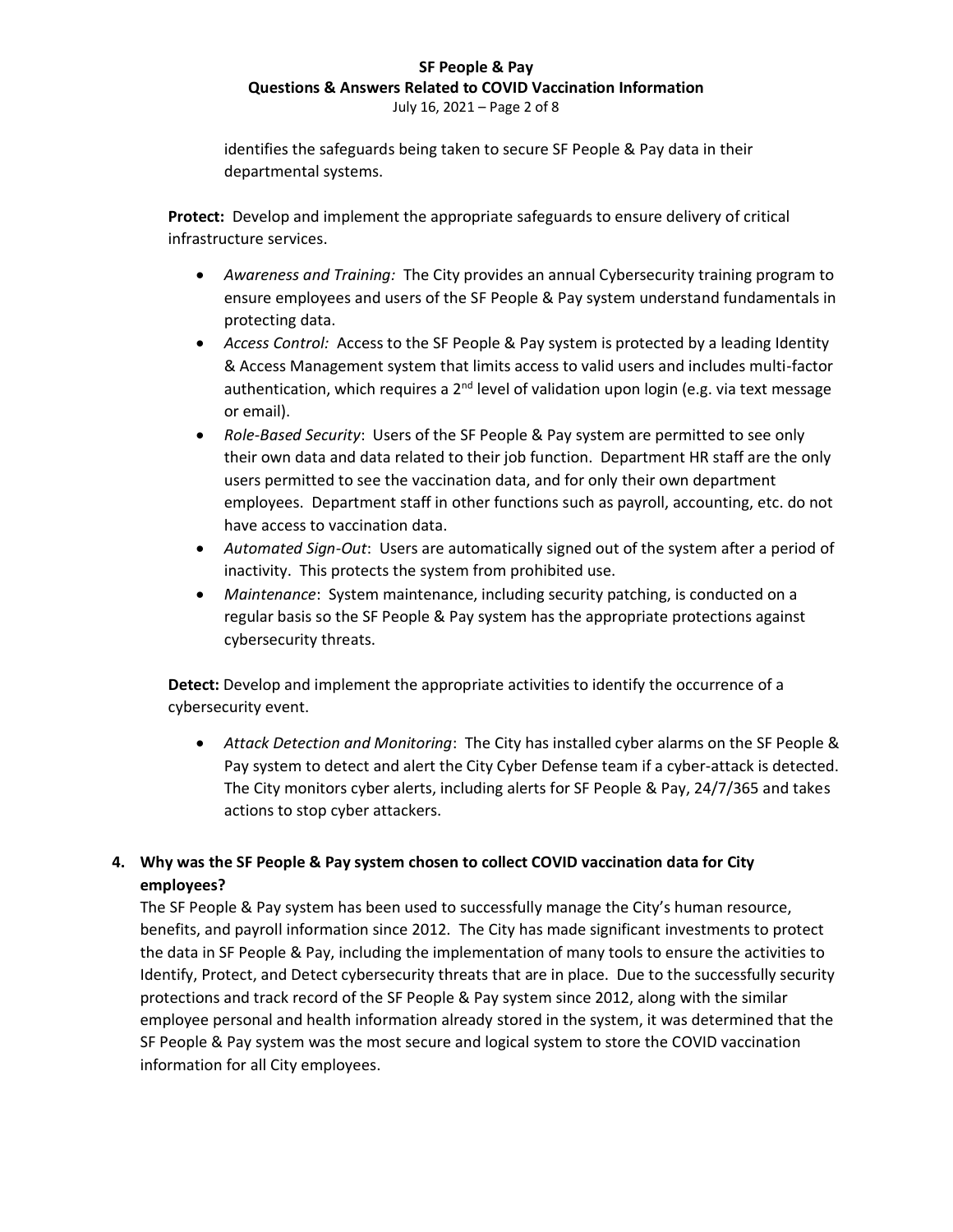July 16, 2021 – Page 3 of 8

## **Appendix A: Sensitive and Protected Data Stored in SF People & Pay**

Citywide Data Classification Standard – Definition of Data Class Levels

| Data class                  | <b>Description</b>                                                                                                                                                                                                                                                                                                                                                                                                                                                                                                                                                                                 | <b>Potential</b><br>adverse impact |
|-----------------------------|----------------------------------------------------------------------------------------------------------------------------------------------------------------------------------------------------------------------------------------------------------------------------------------------------------------------------------------------------------------------------------------------------------------------------------------------------------------------------------------------------------------------------------------------------------------------------------------------------|------------------------------------|
| Level 1 Public              | Data available for public access or release.                                                                                                                                                                                                                                                                                                                                                                                                                                                                                                                                                       | None - Low                         |
| <b>Use</b>                  | Level 2 Internal Data that is normal operating information, but is not proactively released to<br>the public. Viewing and use is intended for employees; it could be made<br>available Citywide or to specific employees in a department, division or<br>business unit. Certain data may be made available to external parties upon<br>their request.                                                                                                                                                                                                                                              | Low                                |
| Level 3<br><b>Sensitive</b> | Data intended for release on a need-to-know basis. Data regulated by<br>privacy laws or regulations or restricted by a regulatory agency or contract,<br>grant, or other agreement terms and conditions.                                                                                                                                                                                                                                                                                                                                                                                           | Low - Moderate                     |
| Level 4<br>Protected        | Data that triggers requirement for notification to affected parties or public<br>authorities in case of a security breach.                                                                                                                                                                                                                                                                                                                                                                                                                                                                         | Moderate                           |
| Level 5<br>Restricted       | This data poses direct threats to human life or catastrophic loss of major<br>assets and critical infrastructure (e.g. triggering lengthy periods of outages<br>to critical processes or services for residents).*<br>*Before classifying data as Level 5 Restricted, you should speak with<br>leadership in your department and the City's Chief Information Security<br>Officer. Only in rare instances will data be classified at this level. For<br>example, in the federal NIST guidance, homeland security, national defense<br>and intelligence information is classified as "high" impact. | High                               |

#### Data in SF People & Pay at Level 3 & Higher

| Data Field                                                        | <b>Data Classification</b><br>Level |
|-------------------------------------------------------------------|-------------------------------------|
| Benefits - Attachments for: Licenses and Certifications           | Level 4                             |
| Benefits - Benefit Program Enrollment                             | Level 4                             |
| Benefits - Benefit Rate Data                                      | Level 4                             |
| <b>Benefits - Benefits Billing</b>                                | Level 4                             |
| <b>Benefits - Benefits Comments</b>                               | Level 4                             |
| <b>Benefits - Benefits Financial Data</b>                         | Level 4                             |
| Benefits - Dependent Demographic                                  | Level 4                             |
| <b>Benefits - Dependent Medicare</b>                              | Level 4                             |
| Benefits - Dependent/Beneficiary Name                             | Level 4                             |
| Benefits - Disability Benefit Enrollment                          | Level 4                             |
| Benefits - Disability Information - Dependent Disability Type     | Level 3                             |
| Benefits - Disability Information - Disability >=65%              | Level 3                             |
| Benefits - Disability Information - Disability Description        | Level 3                             |
| Benefits - Disability Information - Disable EPS (Employer)?       | Level 3                             |
| Benefits - Disability Information - Disabled Dependent            | Level 3                             |
| Benefits - Disability Information - Handicapped People Mutual Aid | Level 3                             |
| Benefits - Disability Information - Incapacitated                 | Level 3                             |
| Benefits - Disability Information - Reason of Disability Change   | Level 3                             |
| Benefits - Disability Information - Retirement by Disability      | Level 3                             |
| Benefits - Disability Information - Self Disabled                 | Level 3                             |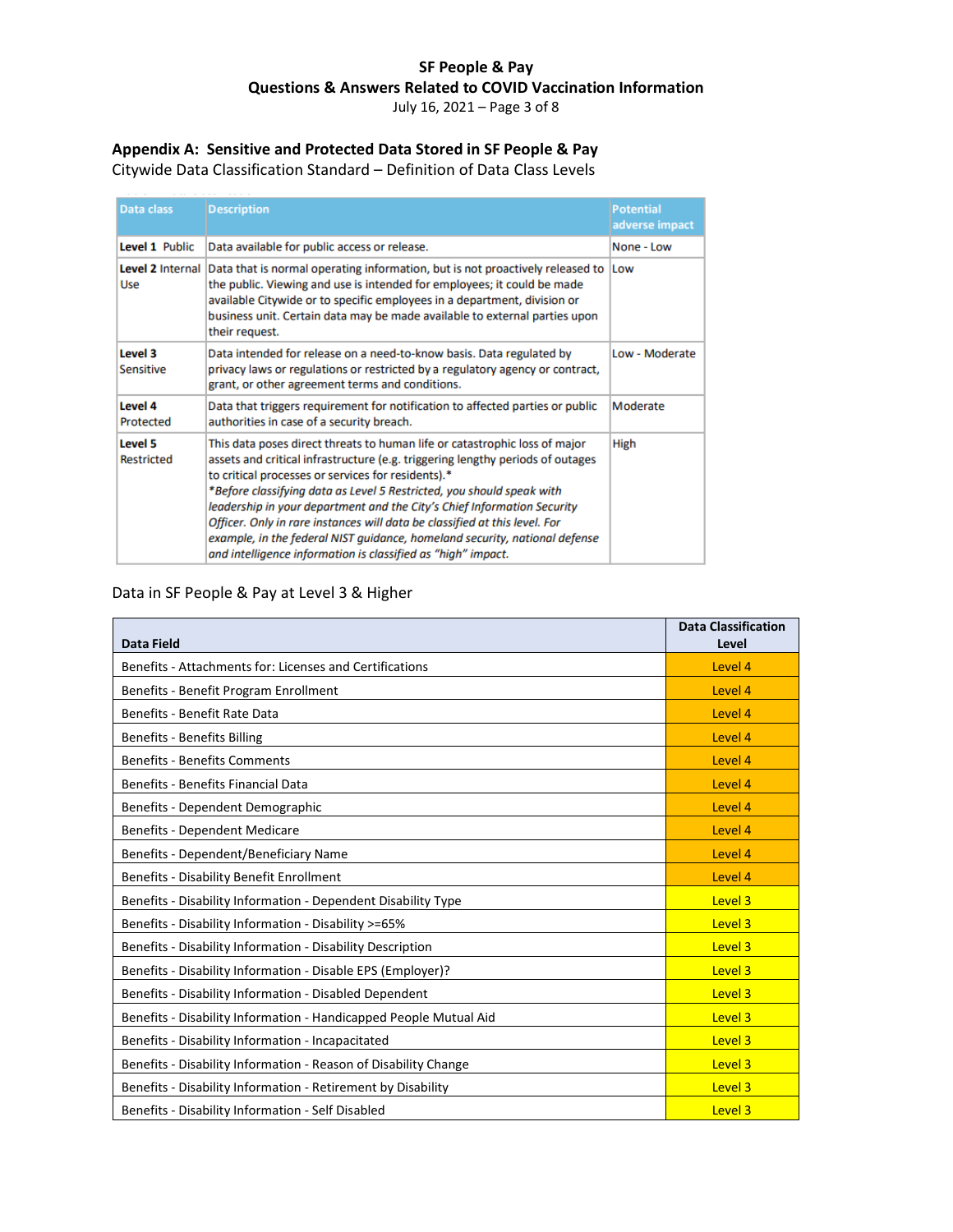July 16, 2021 – Page 4 of 8

| Benefits - Disability Information - Severe Disability              | Level 3 |
|--------------------------------------------------------------------|---------|
| Benefits - Disability Information - Severely Disabled Dependent    | Level 3 |
| Benefits - Disability Information - Spouse Disabled                | Level 3 |
| Benefits - Employee Medicare                                       | Level 4 |
| Benefits - FSA Benefit Enrollment                                  | Level 4 |
| <b>Benefits - Health Benefits</b>                                  | Level 4 |
| Benefits - Health Insurance Number - Health Insurance Card Number  | Level 4 |
| Benefits - Life Benefit Enrollment                                 | Level 4 |
| Benefits - Medical Details - Absence Reason                        | Level 3 |
| Benefits - Medical Details - Actual Confinement Date               | Level 3 |
| Benefits - Medical Details - Discharge Reason                      | Level 3 |
| Benefits - Medical Details - Expected Confinement Date             | Level 3 |
| Benefits - Medical Details - Injury/Illness Date                   | Level 3 |
| Benefits - Medical Details - Last Workday before Sickness          | Level 3 |
| Benefits - Medical Details - Long-Term Illness                     | Level 3 |
| Benefits - Medical Details - Maternity / Pregnancy Leave           | Level 3 |
| Benefits - Medical Details - Medical Ailment                       | Level 3 |
| Benefits - Medical Details - Need Assistance                       | Level 3 |
| Benefits - Medical Details - Sickness Type                         | Level 3 |
| Benefits - Other Benefits Data                                     | Level 4 |
| Benefits - Provider and Plan Details - Current Hospital            | Level 3 |
| Benefits - Provider and Plan Details - Health Provider             | Level 3 |
| Benefits - Provider and Plan Details - Hospital Choice             | Level 3 |
| Benefits - Provider and Plan Details - Insurance Provider          | Level 3 |
| Benefits - Provider and Plan Details - Name of Hospital/Dispensary | Level 3 |
| Benefits - Provider and Plan Details - Provider                    | Level 3 |
| Benefits - Provider and Plan Details - Provider Code               | Level 3 |
| Benefits - Welfare Pension Insurance Number - Membership Number    | Level 4 |
| Payroll - Absence Management                                       | Level 4 |
| Payroll - Account Name - Destination Account Name                  | Level 4 |
| Payroll - Account Name - Source Account Name                       | Level 4 |
| Payroll - Account or Membership Number - Membership ID             | Level 4 |
| Payroll - Bank Account Number - Account ID                         | Level 4 |
| Payroll - Bank Account Number - Bank Account #                     | Level 4 |
| Payroll - Bank Account Number - Bank Branch ID                     | Level 4 |
| Payroll - Bank Account Number - Bank ID                            | Level 4 |
| Payroll - Bank Account Number - CLABE                              | Level 4 |
| Payroll - Bank Account Number - Destination Account Number         | Level 4 |
| Payroll - Bank Account Number - Employee Account Number            | Level 4 |
| Payroll - Bank Account Number - International Bank Account Nbr     | Level 4 |
| Payroll - Bank Account Number - Perm. Retirement Account No.       | Level 4 |
| Payroll - Bank Account Number - Source Account Number              | Level 4 |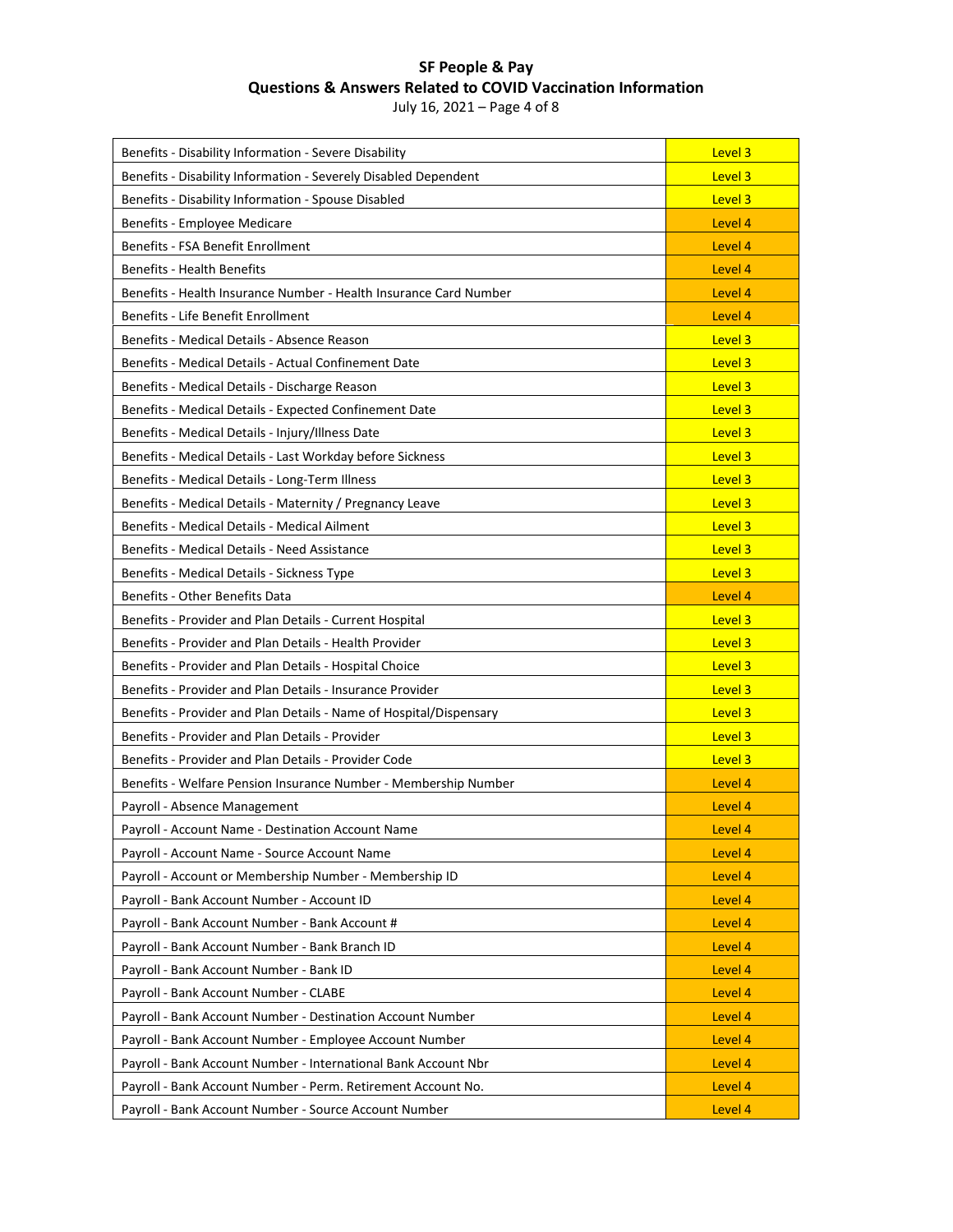July 16, 2021 – Page 5 of 8

| Payroll - Bank Account Number - Universal Account Number          | Level 4 |
|-------------------------------------------------------------------|---------|
| Payroll - Banking Attachment - Filename                           | Level 4 |
| Payroll - Check Number                                            | Level 3 |
| Payroll - Court Information - Court                               | Level 3 |
| Payroll - Court Information - Court Writ                          | Level 3 |
| Payroll - Court Information - Source Court Name                   | Level 3 |
| Payroll - Date or Time Since Last Increase                        | Level 3 |
| <b>Payroll - Deduction Calculations</b>                           | Level 4 |
| Payroll - Driver's License                                        | Level 4 |
| Payroll - EE Check YTD Balances                                   | Level 4 |
| Payroll - EE Direct Deposit distribution                          | Level 4 |
| Payroll - EE Garnishment Balances                                 | Level 4 |
| Payroll - EE General Deduction                                    | Level 4 |
| Payroll - EE Payroll Data                                         | Level 4 |
| Payroll - EE Tax Distribution                                     | Level 4 |
| Payroll - Emergency Contact                                       | Level 4 |
| Payroll - Employee Payroll Deductions                             | Level 4 |
| Payroll - Health Plan Enrollment and Beneficiary Level            | Level 4 |
| Payroll - Hire and Service Dates - Years of Service               | Level 3 |
| Payroll - HR Sal Admin Plan                                       | Level 4 |
| Payroll - Job or Military Grade - Employee Type                   | Level 3 |
| Payroll - Job or Military Grade - Job Type                        | Level 3 |
| Payroll - Job or Military Grade - Predefined Term of Contract     | Level 3 |
| Payroll - Judgement Details - Comments                            | Level 3 |
| Payroll - Judgement Details - Garnishment Amount                  | Level 3 |
| Payroll - Judgement Details - Garnishment Status and Date         | Level 3 |
| Payroll - Payee/Supplier Bank Account Data                        | Level 4 |
| Payroll - Payroll                                                 | Level 4 |
| Payroll - Payroll Employee Data                                   | Level 4 |
| Payroll - Pension and Retirement - Amount under Section 40(1)     | Level 3 |
| Payroll - Pension and Retirement - Contributions                  | Level 3 |
| Payroll - Pension and Retirement - Initial Amount for Pension Pay | Level 3 |
| Payroll - Pension and Retirement - Initial Amount Pension Bonus   | Level 3 |
| Payroll - Pension and Retirement - Multiple Year Pension Gross    | Level 3 |
| Payroll - Pension and Retirement - Mutual Fund Amount             | Level 3 |
| Payroll - Pension and Retirement - Pension                        | Level 3 |
| Payroll - Pension and Retirement - Pension Ins Premium            | Level 3 |
| Payroll - Pension and Retirement - Retirement Income              | Level 3 |
| Payroll - Pension ID Number - Base Pension Number                 | Level 4 |
| Payroll - Pension ID Number - Base Pension Number for Spouse      | Level 4 |
| Payroll - Pension Registration Number - Membership ID             | Level 4 |
| Payroll - Pension Registration Number - Pension Plan ID           | Level 4 |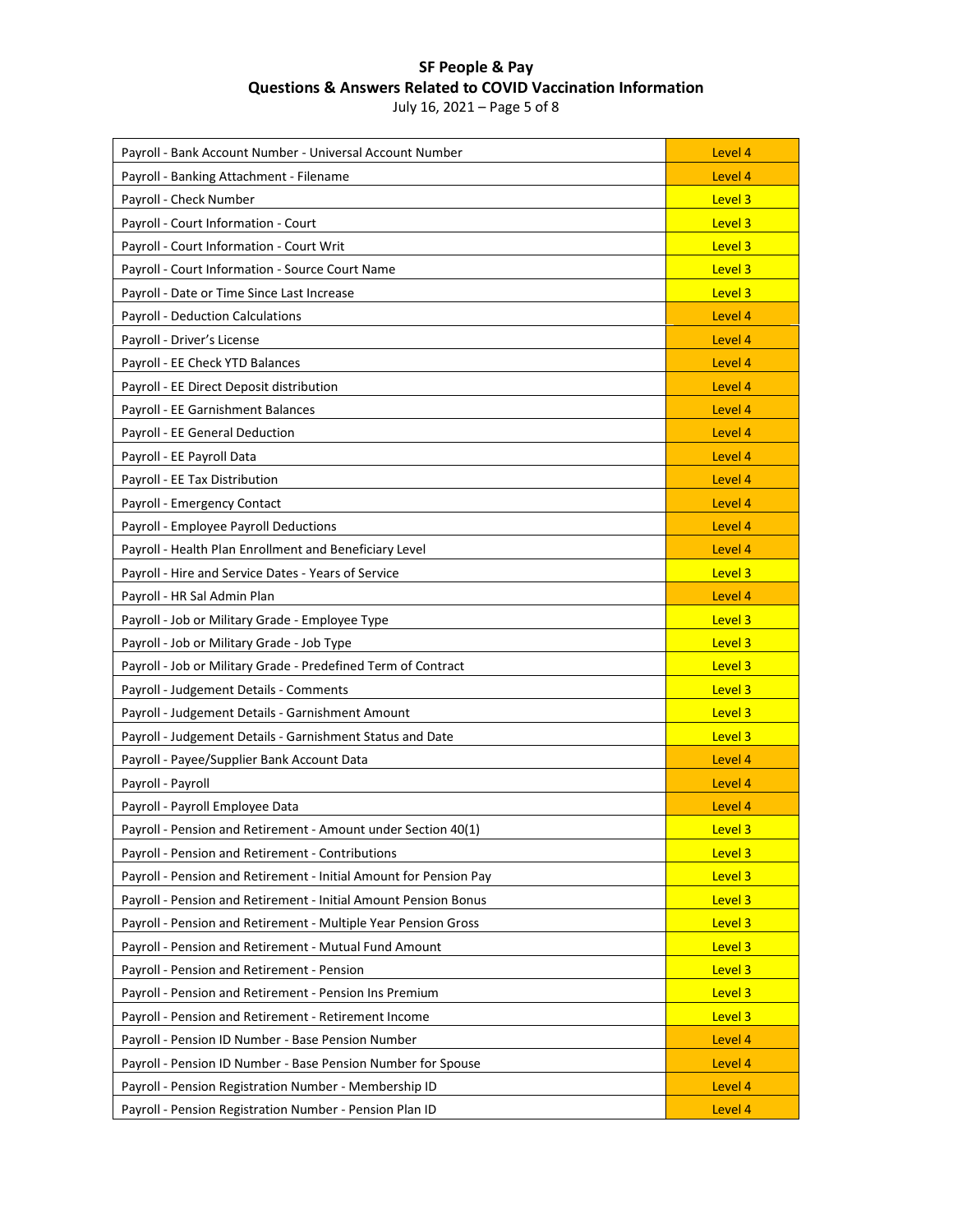July 16, 2021 – Page 6 of 8

| Payroll - Performance Rating - Review Points                    | Level 3 |
|-----------------------------------------------------------------|---------|
| Payroll - Position Management                                   | Level 4 |
| Payroll - Provider Bank's ABA Routing Number                    | Level 4 |
| Payroll - Salary, Bonus, Stock - Additional Wages               | Level 3 |
| Payroll - Salary, Bonus, Stock - Amount for Termination         | Level 3 |
| Payroll - Salary, Bonus, Stock - Amount of Retroactive Pay      | Level 3 |
| Payroll - Salary, Bonus, Stock - Business Income                | Level 3 |
| Payroll - Salary, Bonus, Stock - Cash Fare                      | Level 3 |
| Payroll - Salary, Bonus, Stock - Company                        | Level 3 |
| Payroll - Salary, Bonus, Stock - Contribution Base              | Level 3 |
| Payroll - Salary, Bonus, Stock - Dependent Job                  | Level 3 |
| Payroll - Salary, Bonus, Stock - Dividend Income                | Level 3 |
| Payroll - Salary, Bonus, Stock - Donation Amount                | Level 3 |
| Payroll - Salary, Bonus, Stock - Employee Contribution Rate     | Level 3 |
| Payroll - Salary, Bonus, Stock - First House Price              | Level 3 |
| Payroll - Salary, Bonus, Stock - First time home buyer expense  | Level 3 |
| Payroll - Salary, Bonus, Stock - Gross Income from Prior Employ | Level 3 |
| Payroll - Salary, Bonus, Stock - Head of Household              | Level 3 |
| Payroll - Salary, Bonus, Stock - Home Mortgage Interest Amount  | Level 3 |
| Payroll - Salary, Bonus, Stock - In Kind Income                 | Level 3 |
| Payroll - Salary, Bonus, Stock - Life Insurance Premium Amount  | Level 3 |
| Payroll - Salary, Bonus, Stock - Long Term Equity Fund Amount   | Level 3 |
| Payroll - Salary, Bonus, Stock - Misc Income                    | Level 3 |
| Payroll - Salary, Bonus, Stock - Non-Cash Fare                  | Level 3 |
| Payroll - Salary, Bonus, Stock - Number of Child for Allowance  | Level 3 |
| Payroll - Salary, Bonus, Stock - Number of Child for Education  | Level 3 |
| Payroll - Salary, Bonus, Stock - Other Income                   | Level 3 |
| Payroll - Salary, Bonus, Stock - Payment Amount                 | Level 3 |
| Payroll - Salary, Bonus, Stock - Pension Gross                  | Level 3 |
| Payroll - Salary, Bonus, Stock - Purchase of goods or services  | Level 3 |
| Payroll - Salary, Bonus, Stock - Spouse ownership               | Level 3 |
| Payroll - Salary, Bonus, Stock - Spouse Status                  | Level 3 |
| Payroll - Salary, Bonus, Stock - Spouse Total Income            | Level 3 |
| Payroll - Salary, Bonus, Stock - Stock Income                   | Level 3 |
| Payroll - Salary, Bonus, Stock - Tax Rate                       | Level 3 |
| Payroll - Salary, Bonus, Stock - Variable Income                | Level 3 |
| Payroll - Salary, Bonus, Stock - Withholding Tax                | Level 3 |
| Payroll - Stock Account Number - Bank Account                   | Level 4 |
| Payroll - Tax Balances                                          | Level 4 |
| Payroll - Tax Registration Number - Recipient Number            | Level 4 |
| Payroll - Time and Labor                                        | Level 4 |
| Payroll - Unemployment Insurance Number - Insurance ID Number   | Level 4 |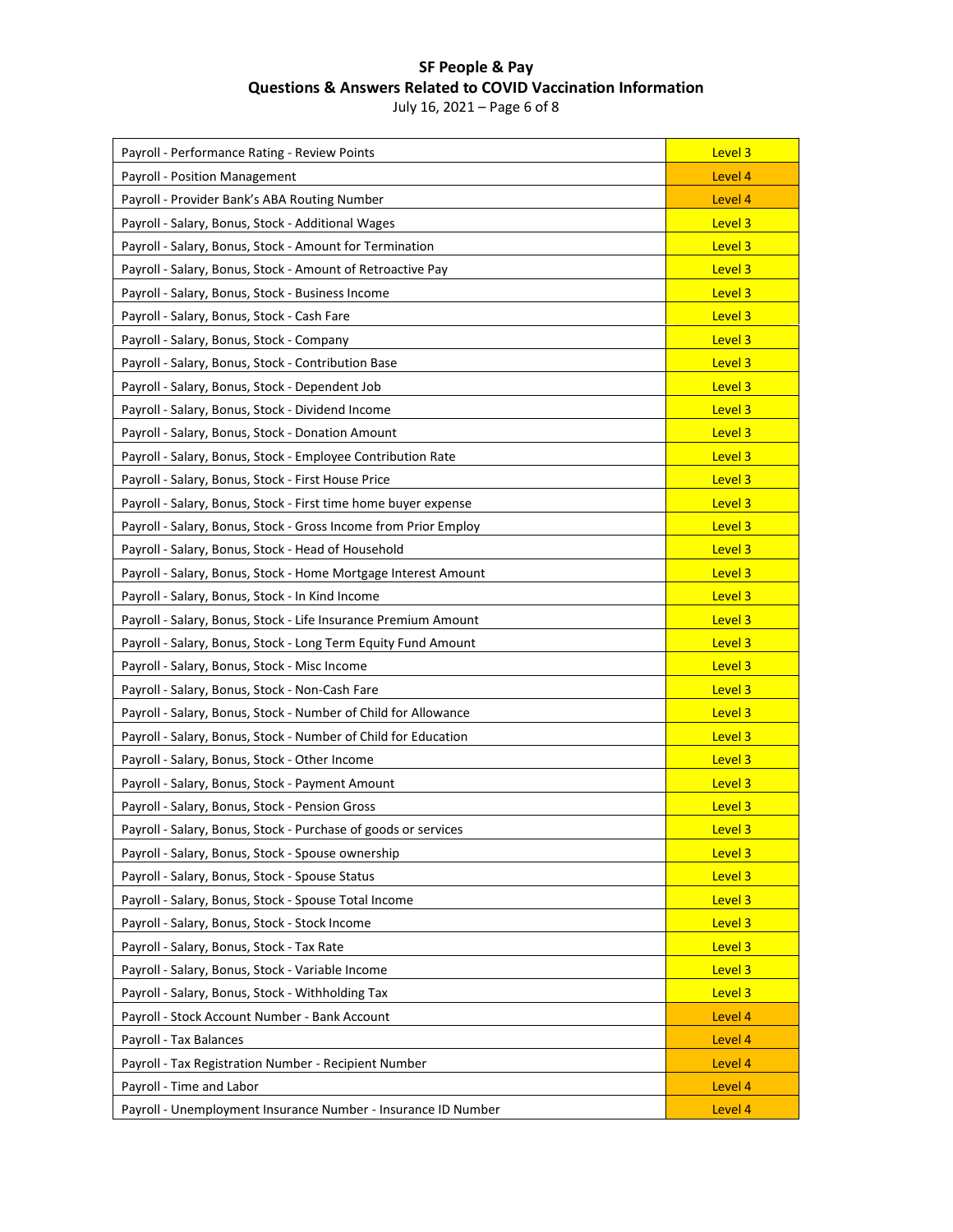July 16, 2021 – Page 7 of 8

| Personnel - Accomplishments, Licenses and Certifications, Special Conditions | Level 4 |
|------------------------------------------------------------------------------|---------|
| Personnel - Affiliations - Political Party Donation                          | Level 3 |
| Personnel - Affiliations - Religion                                          | Level 3 |
| Personnel - Affiliations - Religion Employee/Spouse                          | Level 3 |
| Personnel - Affiliations - Union Fees                                        | Level 3 |
| Personnel - Biometric / Wellness Data                                        | Level 4 |
| Personnel - Birth Details and Age - Birthplace                               | Level 3 |
| Personnel - Birth Details and Age - Expected Date of Birth                   | Level 3 |
| Personnel - Birth Details and Age - Retirement Age                           | Level 3 |
| Personnel - Citizenship and Immigration - Residential Status                 | Level 3 |
| Personnel - Civil Identifier Number - Court Order ID                         | Level 4 |
| Personnel - Civil Identifier Number - Garnish ID                             | Level 4 |
| Personnel - Civil Identifier Number - Source Court ID                        | Level 4 |
| Personnel - Date of Birth / Age                                              | Level 4 |
| Personnel - DSW ID                                                           | Level 3 |
| Personnel - Gender                                                           | Level 4 |
| Personnel - Gender, Lifestyle, and Preferences - Gender Override             | Level 3 |
| Personnel - Gender, Lifestyle, and Preferences - Language                    | Level 3 |
| Personnel - Gender, Lifestyle, and Preferences - Language Code               | Level 3 |
| Personnel - Gender, Lifestyle, and Preferences - Sex                         | Level 3 |
| Personnel - Home Address                                                     | Level 3 |
| Personnel - Home City                                                        | Level 3 |
| Personnel - Home Country                                                     | Level 3 |
| Personnel - Home Phone                                                       | Level 3 |
| Personnel - Home Postal Code                                                 | Level 3 |
| Personnel - Home Region                                                      | Level 3 |
| <b>Personnel - Marital Status</b>                                            | Level 4 |
| Personnel - Mobile Phone                                                     | Level 3 |
| Personnel - National Identifier - AHV Nbr (NID)                              | Level 4 |
| Personnel - National Identifier - NID                                        | Level 4 |
| Personnel - National Identifier - NIF Spouse                                 | Level 4 |
| Personnel - National Identifier - Payee Father ID Number                     | Level 4 |
| Personnel - National Identifier - Payee Mother ID Number                     | Level 4 |
| Personnel - National Identifier - Spouse Father ID Number                    | Level 4 |
| Personnel - National Identifier - Spouse Mother ID Number                    | Level 4 |
| Personnel - National Identifier - SSN                                        | Level 4 |
| Personnel - Nationality and Ethnicity - Foreigner                            | Level 3 |
| Personnel - Nationality and Ethnicity - Nationality                          | Level 3 |
| Personnel - Nationality and Ethnicity - Nationality Code                     | Level 3 |
| Personnel - Nationality and Ethnicity - Nationality Key                      | Level 3 |
| Personnel - Nationality and Ethnicity - Nationality/Territory Code           | Level 3 |
|                                                                              |         |